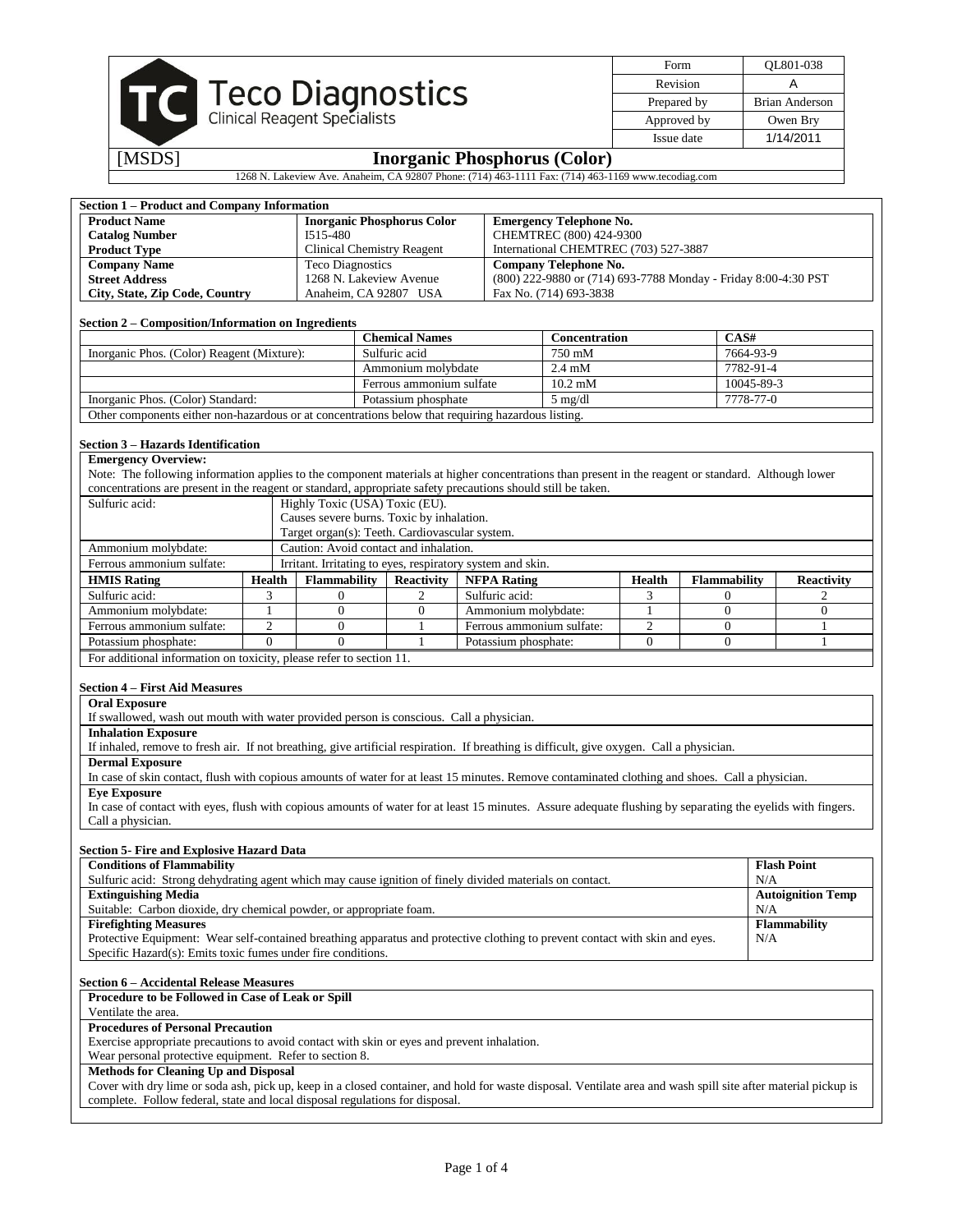|                                                                                                                                                               |                                                            |                                                                                                    |                          |             |                                                                                                    |                             |                          | Form                                                      | QL801-038                                                                                                                                                                                                                  |
|---------------------------------------------------------------------------------------------------------------------------------------------------------------|------------------------------------------------------------|----------------------------------------------------------------------------------------------------|--------------------------|-------------|----------------------------------------------------------------------------------------------------|-----------------------------|--------------------------|-----------------------------------------------------------|----------------------------------------------------------------------------------------------------------------------------------------------------------------------------------------------------------------------------|
|                                                                                                                                                               |                                                            |                                                                                                    |                          |             |                                                                                                    |                             |                          | Revision                                                  | A                                                                                                                                                                                                                          |
| TC Teco Diagnostics                                                                                                                                           |                                                            |                                                                                                    |                          |             |                                                                                                    |                             |                          | Prepared by                                               | <b>Brian Anderson</b>                                                                                                                                                                                                      |
|                                                                                                                                                               |                                                            |                                                                                                    |                          |             |                                                                                                    |                             |                          | Approved by                                               | Owen Bry                                                                                                                                                                                                                   |
|                                                                                                                                                               |                                                            |                                                                                                    |                          |             |                                                                                                    |                             |                          | Issue date                                                | 1/14/2011                                                                                                                                                                                                                  |
| [MSDS]                                                                                                                                                        |                                                            |                                                                                                    |                          |             | <b>Inorganic Phosphorus (Color)</b>                                                                |                             |                          |                                                           |                                                                                                                                                                                                                            |
|                                                                                                                                                               |                                                            | 1268 N. Lakeview Ave. Anaheim, CA 92807 Phone: (714) 463-1111 Fax: (714) 463-1169 www.tecodiag.com |                          |             |                                                                                                    |                             |                          |                                                           |                                                                                                                                                                                                                            |
| <b>Inorganic Phosphorus Color</b>                                                                                                                             |                                                            |                                                                                                    |                          |             |                                                                                                    |                             |                          |                                                           |                                                                                                                                                                                                                            |
|                                                                                                                                                               |                                                            |                                                                                                    |                          |             |                                                                                                    |                             |                          |                                                           |                                                                                                                                                                                                                            |
| Section 7 – Handling and Storage                                                                                                                              |                                                            |                                                                                                    |                          |             |                                                                                                    |                             |                          |                                                           |                                                                                                                                                                                                                            |
| <b>Handling</b><br>Avoid contact with eyes, skin, and clothing. Avoid prolonged or repeated exposure. Avoid inhalation or ingestion. Do not pipette by mouth. |                                                            |                                                                                                    |                          |             |                                                                                                    |                             |                          |                                                           |                                                                                                                                                                                                                            |
| Wash thoroughly after handling.                                                                                                                               |                                                            |                                                                                                    |                          |             |                                                                                                    |                             |                          |                                                           |                                                                                                                                                                                                                            |
| <b>Storage</b>                                                                                                                                                |                                                            |                                                                                                    |                          |             |                                                                                                    |                             |                          |                                                           |                                                                                                                                                                                                                            |
| Suitable: Keep tightly closed. Store at 2 - 8°C                                                                                                               |                                                            |                                                                                                    |                          |             |                                                                                                    |                             |                          |                                                           |                                                                                                                                                                                                                            |
| <b>Section 8 - Exposure Controls / PPE</b>                                                                                                                    |                                                            |                                                                                                    |                          |             |                                                                                                    |                             |                          |                                                           |                                                                                                                                                                                                                            |
| <b>Engineering Controls</b>                                                                                                                                   |                                                            |                                                                                                    |                          |             | <b>Personal Protective Equipment</b>                                                               |                             |                          |                                                           |                                                                                                                                                                                                                            |
| Safety shower and eyewash.<br>Good general ventilation is satisfactory.                                                                                       |                                                            |                                                                                                    |                          |             | Respiratory Protection: None required where adequately ventilated<br>Protective Clothing: Lab coat |                             |                          |                                                           |                                                                                                                                                                                                                            |
|                                                                                                                                                               |                                                            |                                                                                                    |                          |             | Protective Gloves: Latex or rubber gloves                                                          |                             |                          |                                                           |                                                                                                                                                                                                                            |
| <b>General Hygiene Measures</b>                                                                                                                               |                                                            |                                                                                                    |                          |             | Eye: Chemical safety goggles with side shields recommended.                                        |                             |                          |                                                           |                                                                                                                                                                                                                            |
| Wash contaminated clothing before reuse.                                                                                                                      |                                                            |                                                                                                    |                          |             | Other protective equipment: Use a safety pipette device.                                           |                             |                          |                                                           |                                                                                                                                                                                                                            |
| <b>Exposure Limits (RTECS): Sulfuric acid</b>                                                                                                                 |                                                            |                                                                                                    |                          |             |                                                                                                    |                             |                          |                                                           |                                                                                                                                                                                                                            |
| Country                                                                                                                                                       | <b>Source</b>                                              |                                                                                                    | <b>Type</b>              |             |                                                                                                    | <b>Value</b>                |                          |                                                           | <b>Remarks</b>                                                                                                                                                                                                             |
| <b>USA</b>                                                                                                                                                    | <b>ACGIH</b>                                               |                                                                                                    | <b>STEL</b>              |             |                                                                                                    | 3 MG/M3                     |                          | $\overline{a}$                                            |                                                                                                                                                                                                                            |
| <b>USA</b>                                                                                                                                                    | <b>ACGIH</b>                                               |                                                                                                    | <b>TWA</b>               |             |                                                                                                    | $0.2$ MG/M3                 |                          | $---$                                                     |                                                                                                                                                                                                                            |
| <b>USA</b><br><b>USA</b>                                                                                                                                      | MSHA Standard-air<br><b>OSHA</b>                           |                                                                                                    | <b>TWA</b><br><b>PEL</b> |             |                                                                                                    | $1$ MG/M3<br>8H TWA 1 MG/M3 |                          | $\overline{a}$<br>$\overline{a}$                          |                                                                                                                                                                                                                            |
| New Zealand                                                                                                                                                   | <b>OEL</b>                                                 |                                                                                                    | $\scriptstyle\cdots$     |             |                                                                                                    | $\overline{a}$              |                          |                                                           | Check ACGIH TLV                                                                                                                                                                                                            |
| <b>USA</b>                                                                                                                                                    | <b>NIOSH</b>                                               |                                                                                                    | TWA                      |             | $1$ MG/M3                                                                                          |                             |                          |                                                           |                                                                                                                                                                                                                            |
| <b>Exposure Limits: Sulfuric acid</b>                                                                                                                         |                                                            |                                                                                                    |                          |             |                                                                                                    |                             |                          |                                                           |                                                                                                                                                                                                                            |
| Country<br>Poland                                                                                                                                             | Source<br>---                                              |                                                                                                    |                          |             | <b>Type</b><br><b>NDS</b>                                                                          |                             |                          | Value<br>$1$ MG/M3                                        |                                                                                                                                                                                                                            |
| Poland                                                                                                                                                        | $---$                                                      |                                                                                                    |                          |             | NDSCh                                                                                              |                             | 3 MG/M3                  |                                                           |                                                                                                                                                                                                                            |
| Poland                                                                                                                                                        | $---$                                                      |                                                                                                    |                          | <b>NDSP</b> |                                                                                                    |                             | $\overline{a}$           |                                                           |                                                                                                                                                                                                                            |
|                                                                                                                                                               |                                                            |                                                                                                    |                          |             |                                                                                                    |                             |                          |                                                           |                                                                                                                                                                                                                            |
| Exposure Limits (RTECS): Ferrous ammonium sulfate<br>Country                                                                                                  | Source                                                     |                                                                                                    |                          |             |                                                                                                    |                             |                          | <b>Value</b>                                              |                                                                                                                                                                                                                            |
| <b>USA</b>                                                                                                                                                    |                                                            | MSHA Standard - air                                                                                |                          |             | <b>Type</b><br><b>TWA</b>                                                                          |                             | $1 \text{ mg}$ (Fe) / M3 |                                                           |                                                                                                                                                                                                                            |
|                                                                                                                                                               |                                                            |                                                                                                    |                          |             |                                                                                                    |                             |                          |                                                           |                                                                                                                                                                                                                            |
| Section 9 - Physical Data                                                                                                                                     |                                                            |                                                                                                    |                          |             |                                                                                                    |                             |                          |                                                           |                                                                                                                                                                                                                            |
| Appearance<br>Reagent: Light blue liquid                                                                                                                      |                                                            | <b>Boiling Point</b><br>Sulfuric acid: 100°C                                                       |                          |             | <b>Melting Point</b><br>Sulfuric acid: 10°C                                                        |                             |                          |                                                           | Specific Gravity $(g/cm3)$<br>Sulfuric acid: 1.84                                                                                                                                                                          |
| Standard: Clear liquid                                                                                                                                        |                                                            |                                                                                                    |                          |             | Ferrous ammonium sulfate: 100°C                                                                    |                             | Ammonium molybdate: 3.1  |                                                           |                                                                                                                                                                                                                            |
|                                                                                                                                                               |                                                            |                                                                                                    |                          |             | Potassium Phosphate: 252.6 °C                                                                      |                             |                          | Ferrous ammonium sulfate: 1.86                            |                                                                                                                                                                                                                            |
| <b>Vapor Pressure</b>                                                                                                                                         |                                                            | <b>Vapor Density</b>                                                                               |                          |             | <b>Percent Volatile</b>                                                                            |                             |                          | Potassium Phosphate: 2.338<br><b>Solubility in Water:</b> |                                                                                                                                                                                                                            |
| Sulfuric acid: 1 mmHg at 145.8°C                                                                                                                              |                                                            | Sulfuric acid: <0.3 g/L at 25 °C                                                                   |                          |             | N/A                                                                                                |                             |                          | Soluble                                                   |                                                                                                                                                                                                                            |
|                                                                                                                                                               |                                                            | Ammonium molybdate: 6.2 g/l                                                                        |                          |             |                                                                                                    |                             |                          |                                                           |                                                                                                                                                                                                                            |
| Section 10 - Stability and Reactivity                                                                                                                         |                                                            |                                                                                                    |                          |             |                                                                                                    |                             |                          |                                                           |                                                                                                                                                                                                                            |
| <b>Stability</b>                                                                                                                                              |                                                            |                                                                                                    |                          |             |                                                                                                    |                             |                          |                                                           |                                                                                                                                                                                                                            |
| <b>Chemical</b>                                                                                                                                               | <b>Stable</b>                                              | <b>Materials to Avoid</b>                                                                          |                          |             |                                                                                                    |                             |                          |                                                           |                                                                                                                                                                                                                            |
| Sulfuric acid:                                                                                                                                                | Stable                                                     |                                                                                                    |                          |             |                                                                                                    |                             |                          |                                                           | Bases, Halides, Organic materials Incompatible with carbides, chlorates, fulminates, nitrates, picrates,                                                                                                                   |
|                                                                                                                                                               |                                                            |                                                                                                    |                          |             |                                                                                                    |                             |                          |                                                           | cyanides, alkali halides, zinc iodide, permanganates, hydrogen peroxide, azides, perchlorates, nitromethane,<br>phosphorous, and nitrites. Violent reaction with: cyclopentaliene, cyclopentanone oxime, nitroaryl amines, |
|                                                                                                                                                               |                                                            |                                                                                                    |                          |             | hexalithium disilicide, and phosphorous (III) oxide, Finely powdered metals.                       |                             |                          |                                                           |                                                                                                                                                                                                                            |
| Ammonium molybdate:                                                                                                                                           | Stable                                                     | Strong bases, strong oxidizing agents.                                                             |                          |             |                                                                                                    |                             |                          |                                                           |                                                                                                                                                                                                                            |
| Ferrous ammonium sulfate:                                                                                                                                     | Stable                                                     | Strong oxidizing agents, Strong acids                                                              |                          |             |                                                                                                    |                             |                          |                                                           |                                                                                                                                                                                                                            |
| Potassium Phosphate<br><b>Hazardous Decomposition Products</b>                                                                                                | Stable                                                     | Strong oxidizing agents.                                                                           |                          |             | <b>Hazardous Polymerization</b>                                                                    |                             |                          |                                                           |                                                                                                                                                                                                                            |
| Sulfuric acid $\rightarrow$ Sulfur oxides, Hydrogen sulfide gas.                                                                                              |                                                            |                                                                                                    |                          |             | Hazardous Polymerization: Will not occur.                                                          |                             |                          |                                                           |                                                                                                                                                                                                                            |
| Ammonium molybdate $\rightarrow$ Carbon monoxide, Carbon dioxide.                                                                                             |                                                            |                                                                                                    |                          |             |                                                                                                    |                             |                          |                                                           |                                                                                                                                                                                                                            |
| Ferrous ammonium sulfate $\rightarrow$ Ammonia, Sulfur oxides, Iron oxides.                                                                                   |                                                            |                                                                                                    |                          |             |                                                                                                    |                             |                          |                                                           |                                                                                                                                                                                                                            |
|                                                                                                                                                               | Potassium Phosphate→ Phosphorous oxides, Potassium oxides. |                                                                                                    |                          |             |                                                                                                    |                             |                          |                                                           |                                                                                                                                                                                                                            |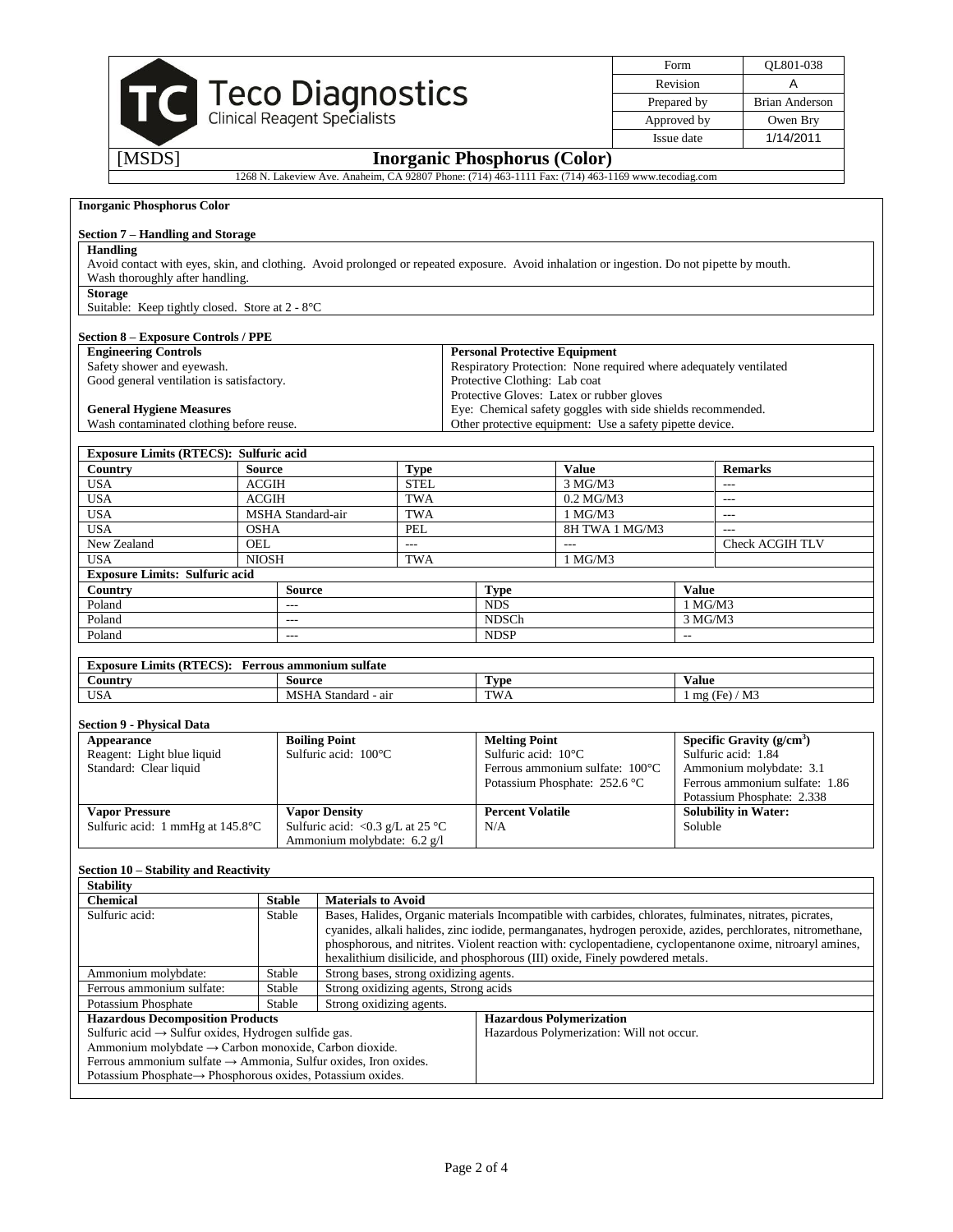|        |                                                                                                    | Form        | OL801-038      |
|--------|----------------------------------------------------------------------------------------------------|-------------|----------------|
|        |                                                                                                    | Revision    |                |
|        | TC Teco Diagnostics                                                                                | Prepared by | Brian Anderson |
|        |                                                                                                    | Approved by | Owen Brv       |
|        |                                                                                                    | Issue date  | 1/14/2011      |
| [MSDS] | <b>Inorganic Phosphorus (Color)</b>                                                                |             |                |
|        | 1268 N. Lakeview Ave. Anaheim, CA 92807 Phone: (714) 463-1111 Fax: (714) 463-1169 www.tecodiag.com |             |                |

| <b>Inorganic Phosphorus Color</b>                                            |                                                                                                                                                      |  |  |  |  |  |  |
|------------------------------------------------------------------------------|------------------------------------------------------------------------------------------------------------------------------------------------------|--|--|--|--|--|--|
| Section 11 – Toxicological information                                       |                                                                                                                                                      |  |  |  |  |  |  |
|                                                                              | (Note: The following information applies to the component materials at higher concentrations than present in the reagent or standard. Although lower |  |  |  |  |  |  |
|                                                                              | concentrations are present in the reagent or standard, appropriate safety precautions should still be taken.)                                        |  |  |  |  |  |  |
| Route of exposure                                                            | <b>Signs and Symptoms of Exposure</b>                                                                                                                |  |  |  |  |  |  |
| Sulfuric acid:                                                               | Sulfuric acid:                                                                                                                                       |  |  |  |  |  |  |
| Skin Contact: Causes burns.                                                  | Material is extremely destructive to tissue of the mucous membranes and                                                                              |  |  |  |  |  |  |
| Skin Absorption: May be harmful if absorbed through the skin.                | upper respiratory tract, eyes, and skin. Inhalation may result in spasm,                                                                             |  |  |  |  |  |  |
| Eye Contact: Causes burns.                                                   | inflammation and edema of the larynx and bronchi, chemical pneumonitis,                                                                              |  |  |  |  |  |  |
| Inhalation: Material is extremely destructive to the tissue of the mucous    | and pulmonary edema. Symptoms of exposure may include burning                                                                                        |  |  |  |  |  |  |
| membranes and upper respiratory tract. May be toxic by inhalation.           | sensation, coughing, wheezing, laryngitis, shortness of breath, headache,                                                                            |  |  |  |  |  |  |
| Ingestion: May be harmful if swallowed. Ingestion of small quantities is     | nausea, and vomiting. To the best of our knowledge, the chemical, physical                                                                           |  |  |  |  |  |  |
| usually nonfatal unless aspiration occurs.                                   | and toxicological properties of have not been thoroughly investigated.                                                                               |  |  |  |  |  |  |
| Aspiration may lead to chemical pneumonitis which is characterized by        |                                                                                                                                                      |  |  |  |  |  |  |
| pulmonary edema and hemorrhage and may be fatal.                             |                                                                                                                                                      |  |  |  |  |  |  |
| Route of exposure                                                            | <b>Signs and Symptoms of Exposure</b>                                                                                                                |  |  |  |  |  |  |
| <b>Ferrous ammonium sulfate:</b>                                             | Ferrous ammonium sulfate:                                                                                                                            |  |  |  |  |  |  |
| Skin Contact: Causes skin irritation.                                        | To the best of our knowledge, the chemical, physical, and toxicological                                                                              |  |  |  |  |  |  |
| Skin Absorption: May be harmful if absorbed through the skin.                | properties have not been thoroughly investigated.                                                                                                    |  |  |  |  |  |  |
| Eye Contact: Causes eye irritation.                                          |                                                                                                                                                      |  |  |  |  |  |  |
| Inhalation: Material is irritating to mucous membranes and upper respiratory |                                                                                                                                                      |  |  |  |  |  |  |
| tract. May be harmful if inhaled.                                            |                                                                                                                                                      |  |  |  |  |  |  |
| Ingestion: May be harmful if swallowed.                                      |                                                                                                                                                      |  |  |  |  |  |  |
| Route of exposure                                                            | <b>Signs and Symptoms of Exposure</b>                                                                                                                |  |  |  |  |  |  |
| Ammonium molybdate, Potassium phosphate:                                     | Ammonium molybdate, Potassium phosphate:                                                                                                             |  |  |  |  |  |  |
| Skin Contact: May cause skin irritation.                                     | To the best of our knowledge, the chemical, physical, and toxicological                                                                              |  |  |  |  |  |  |
| Skin Absorption: May be harmful if absorbed through the skin.                | properties have not been thoroughly investigated.                                                                                                    |  |  |  |  |  |  |
| Eye Contact: May cause eye irritation.                                       |                                                                                                                                                      |  |  |  |  |  |  |
| Inhalation: May be harmful if inhaled. Material may be irritating to mucous  |                                                                                                                                                      |  |  |  |  |  |  |
|                                                                              |                                                                                                                                                      |  |  |  |  |  |  |
| membranes and upper respiratory tract.                                       |                                                                                                                                                      |  |  |  |  |  |  |

| <b>Toxicity Data: Sulfuric acid</b> |                       |                       |                       |         |                                               |  |
|-------------------------------------|-----------------------|-----------------------|-----------------------|---------|-----------------------------------------------|--|
| Species:                            | Dose:                 | Route of Application: | Result:               | Remarks |                                               |  |
| Rat                                 | $2140 \text{ mg/kg}$  | Oral                  | LD50                  |         |                                               |  |
| Rat                                 | $510 \text{ mg/m}$    | Inhalation            | LC50                  |         |                                               |  |
| Mouse                               | $320 \text{ mg/m}$    | Inhalation            | LC50                  |         |                                               |  |
| Guinea pig                          | $18 \text{ mg/m}$     | Inhalation            | LC50                  |         | Lungs, Thorax, or Respiration: Other changes. |  |
| <b>Irritation Data:</b>             |                       |                       |                       |         |                                               |  |
| Species:                            | Route of Application: | Dose:                 | <b>Exposure Time:</b> |         | Remarks                                       |  |
| Rabbit                              | Eyes                  | $0.25$ mg             | ---                   |         | Severe irritation effect                      |  |
| Rabbit                              | Eyes                  | $5 \text{ mg}$        | 30S                   |         | Rinsed                                        |  |

### **Chronic Exposure – Carcinogen: Sulfuric acid**

Result: The International Agency for Research on Cancer (IARC) has determined that occupational exposure to strong-inorganic-acid mists containing sulfuric acid is carcinogenic to humans (group 1).

IARC Carcinogen List: Rating: Group 1

NTP Carcinogen List: Rating: Known to be carcinogenic.

ACGIH Carcinogen List: Rating: A2

|                    | $\mathbf{r}$<br>Chronic Exposure – °<br>Sulfuric acid<br>Teratogen. |                          |                          |                                                                            |  |
|--------------------|---------------------------------------------------------------------|--------------------------|--------------------------|----------------------------------------------------------------------------|--|
| $\sim$<br>Species: | Dose:                                                               | Route of<br>Application: | m.<br>l'ime:<br>Exposure | Result.                                                                    |  |
| Rabbit             | 20MG/M3/7H                                                          | Inhalation               | -18D PREG                | Specific<br>. Musculoskeletal svstem.<br>: Developmental<br>Abnormalities: |  |
|                    |                                                                     |                          |                          |                                                                            |  |

| $\sim$<br><b>Sulfuric acid</b><br>. Exposure – °<br><b>Mutagen:</b><br>Chronic |        |                       |                                        |  |
|--------------------------------------------------------------------------------|--------|-----------------------|----------------------------------------|--|
| Species:                                                                       | Dose:  | $\text{cell}$<br>vne: | $\sim$<br>Mutation<br>l`ect∙<br>1 U.St |  |
| Hamster                                                                        | mmol/L | Ovary                 | vtogenetic analysis                    |  |
|                                                                                |        |                       |                                        |  |

### **Toxicity Data: Ferrous ammonium sulfate** Species: Dose: Dose: Dose: Route of Application: Result: Rat Constanting Result: Rat Constanting Result: Rat Constanting Result: Rat Constanting Result: Rat Constanting Result: Rat Constanting Result: Rat Constanting Resul Rat 3250 mg/kg Oral **Toxicity Data: Potassium phosphate** Species: Dose: Dose: Route of Application: Result: Rabbit >4640 mg/kg Skin LD50